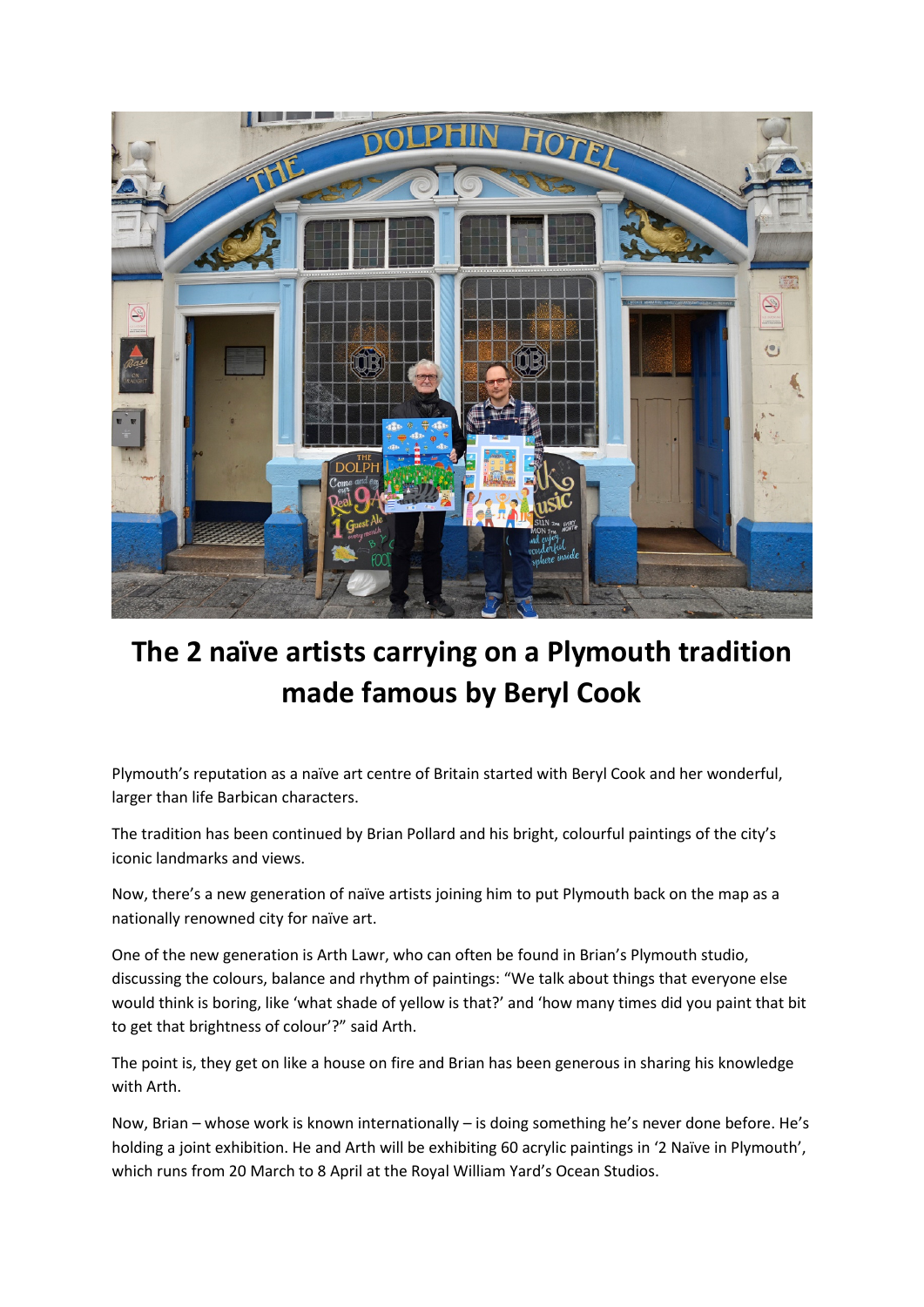Look at Brian and Arth's paintings and you'll see some of the best-known buildings and views in Plymouth: Smeaton's Tower, The Hoe, The Sound, Tinside Lido, Wembury, the Mew Stone, Plymouth Gin Distillery, The Barbican, The Mayflower Steps, and, of course, The Dolphin pub, where Brian would often meet Beryl for a drink and a chat. All unmistakable landmarks, and all given the 'naïve' touch.

Their work differs from Beryl Cook's in one big way, however: "Beryl focused on people, she wasn't interested in the background so much," said Brian. "She painted the figures very big, so she didn't have to paint the background. Whereas I'm more interested in the background, not the people. The people just happen to fit in with the work."

Brian has been creating his trademark colourful paintings for 40 years, while Arth has been painting for the past 20 years. In fact, he'd only just been born when Brian was working on his first piece.

Both artists are drawn back time and again to their favourite places in the South West, and Plymouth in particular: "Plymouth is a great place to paint, there are so many places that lend themselves to be painted," said Brian.

"Just look at The Hoe. I paint this view so many times because I think it is *the* greatest sea view of any city in England. The South West in general, but the Plymouth seascapes especially, are a great stimulus."

The artists met a couple of years ago when Arth asked if he could pop by Brian's studio for a chat: "I was inspired by Brian through his intensity of colour, which was something I wanted to get across in my own work," said Arth. "Brian has helped me loads over the last couple of years to refine my own style.

"One of the reasons I love this style so much is that it's quirky," he added. "You have the luxury of being able to exaggerate the bits you want, so you're not tied by reality. If you want to make something bigger than it really is, you just do that – and it works. We shape things the way we want to see them."

It's why you'll see elements added to their paintings. In Arth's case, it's usually a cat. With Brian, it's often hot air balloons: "The aim is to bring fun into the paintings," said Brian. "You can get away with almost anything, within reason.

"But although the word naïve is true in the style, it isn't in the way the paintings are actually done," he added. "The idea is to get the viewer focused on the picture. There's something there, usually in the middle, that takes your eye straight away. It might be the cat, it might be Smeaton's Tower, and then your eye spreads out and you notice lots of other things. So the paintings are quite carefully composed."

Brian hasn't had a major exhibition in over a decade because as soon as he finishes a painting, it's sold. For this exhibition, he has held 30 paintings back.

The pair have done two paintings together for promotional posters for the exhibition. While Brian focused on the backgrounds, Arth did for foregrounds. This was another new experience for Brian: "I've done around 1,800 paintings, and this is the first time I've done a painting with another artist. Arth started on one and I started the other and we'd keep on swapping them."